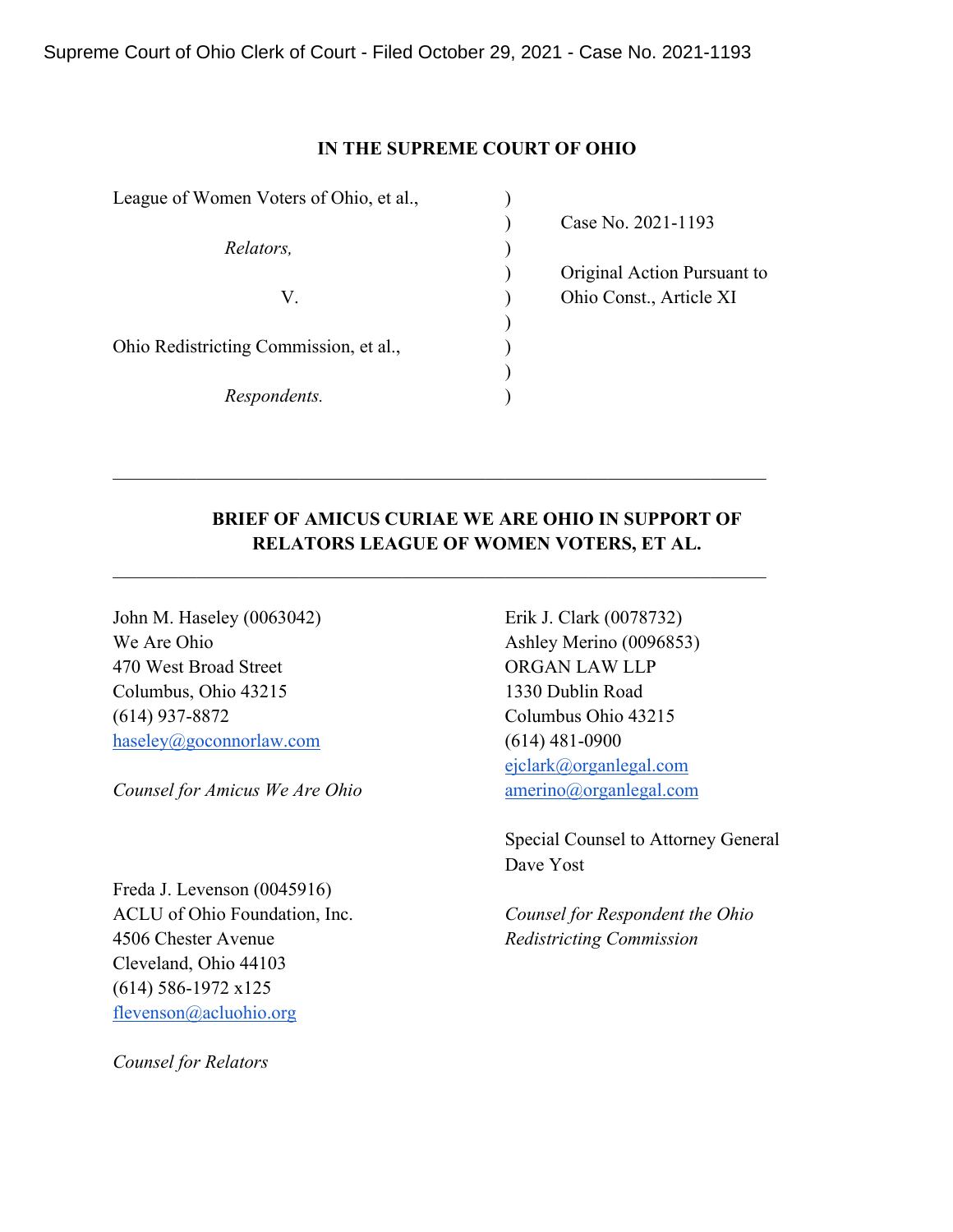#### **STATEMENT OF AMICUS INTEREST**

We Are Ohio (WAO) is a nonpartisan, citizen-driven, grassroots, education and advocacy organization formed to defend the rights of Ohio workers and their families. The mission of WAO includes advocating for fair elections and protecting the voting rights of working families.

Ohio workers have a real and substantial interest in securing fair legislative districts in Ohio. In fact, WAO came into existence because gerrymandering in Ohio led to a legislature so out of step with the policy views of Ohio citizens that in 2011 it passed Senate Bill 5 which was ultimately overridden by a citizen's veto with more than 62 percent of Ohioans voting to support a referendum on the bill.

In 2011, the same year that SB 5 emerged from the Ohio legislature, the majority party in Ohio gathered secretly behind closed doors in what became known as "the bunker" to plot gerrymandered districts for the next decade. In reaction to this brazenly partisan process and to the blatantly gerrymandered districts that resulted, WAO joined with a broad coalition of Ohioans to advocate for reform. In 2015, WAO worked for passage of the constitutional amendment to end gerrymandering which was approved by Ohioans by a vote of 71.5% to 28.5%.

#### **SUMMARY OF ARGUMENT**

The maps adopted by the Ohio Redistricting Commission violate Article XI of the Ohio Constitution and deprive Ohio's working families of their constitutional right to have proportionally fair representation. If the Court does not intervene, the result will be continued passage of policies that are not only opposed by, but are harmful to, Ohio's working families.

2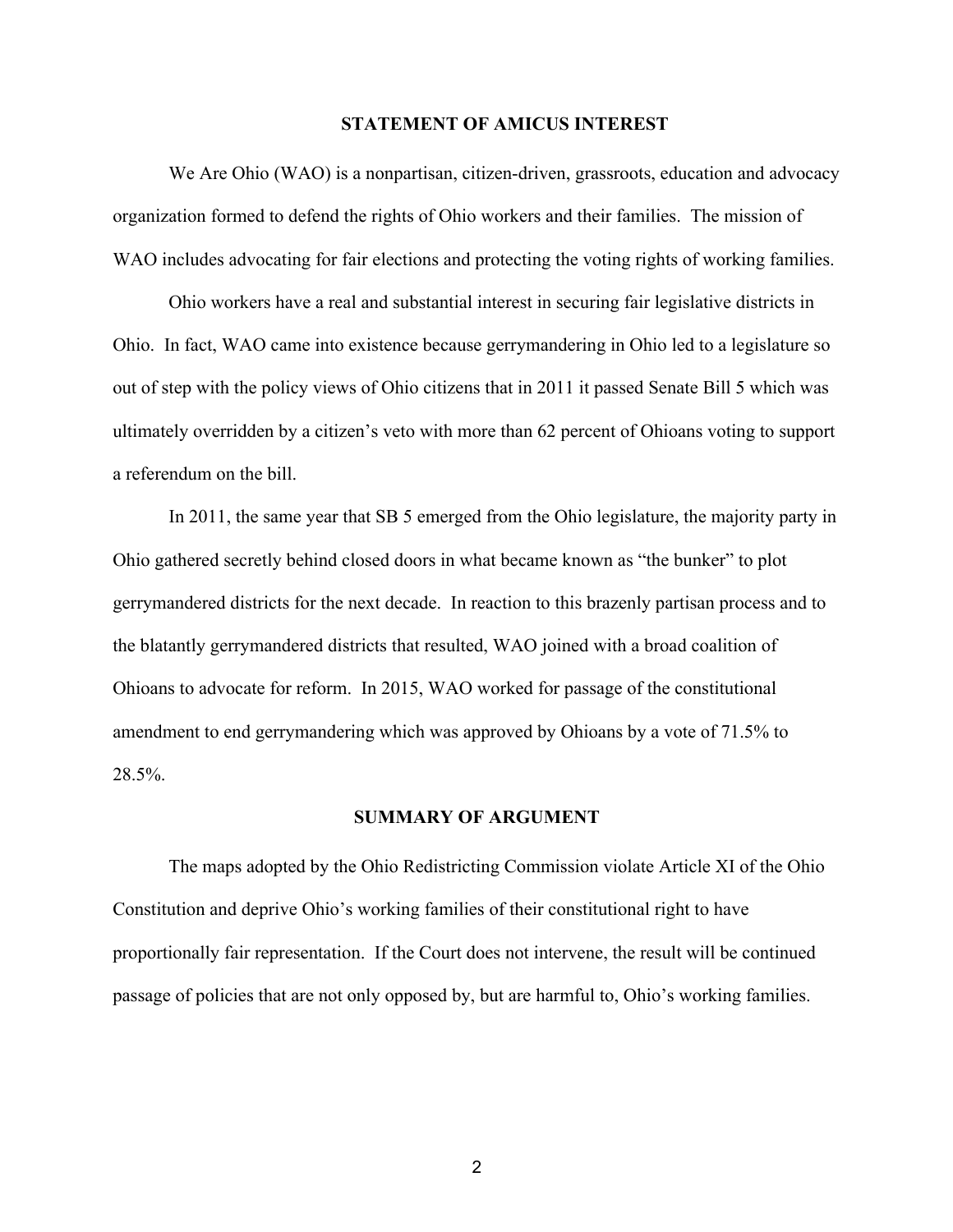#### **STATEMENT OF THE CASE**

The Jurisdiction and Facts presented in Relators' Brief accurately set forth the jurisdiction of this Court and the factual background of this case.

# **ARGUMENT**

Article XI of the Ohio Constitution provides detailed rules to ensure fairness and avoid partisanship in the reapportionment of state legislative districts. As the Relators accurately present in their Complaint, Respondents failed to follow Article XI in regard to process and political fairness requirements. If the maps approved by the Commission are allowed to go into effect, it will lead to continued disenfranchisement of the voters who make up the We Are Ohio coalition.

The maps recently produced by the Ohio Redistricting Commission have been criticized as being even more gerrymandered than the maps that caused WAO and a broad coalition of Ohioans to advocate for reform.<sup>1</sup> This is an affront to those who WAO represents and citizens across our state who rejected gerrymandering with 71.5% of the vote in 2015.<sup>2</sup>

<sup>&</sup>lt;sup>1</sup>https://www.washingtonpost.com/politics/2021/09/16/deeply-cynical-moment-gerrymandering-ohio-gop/ https://www.news5cleveland.com/news/state/reaction-pours-in-after-ohio-redistricting-commissionvotes-on-party-lines-for-4-year-maps

 $2$  We Are Ohio is a broad-based coalition of working people and their families, representative of a broad segment of Ohioans as evidenced by the 1,298,301 people who signed petitions that WAO turned into the Ohio Secretary of State's office on June 28, 2011, the largest number of signatures that had ever collected for a statewide ballot initiative https://www.dispatch.com/article/20110629/NEWS/306299674; and the 2.2 million voters who voted to reject Senate Bill 5, https://www.sos.state.oh.us/elections/electionresults-and-data/2011-elections-results/state-issue-2-november-8-2011/ and with 83 of 88 counties voting to against SB 5. https://www.sos.state.oh.us/elections/election-results-and-data/2011-electionsresults/state-issue-2-november-8-2011/ According to the Bureau of Labor Statistics, there are 637,000 union members in Ohio,

https://www.bls.gov/regions/midwest/data/unionmembershiphistorical\_ohio\_table.htm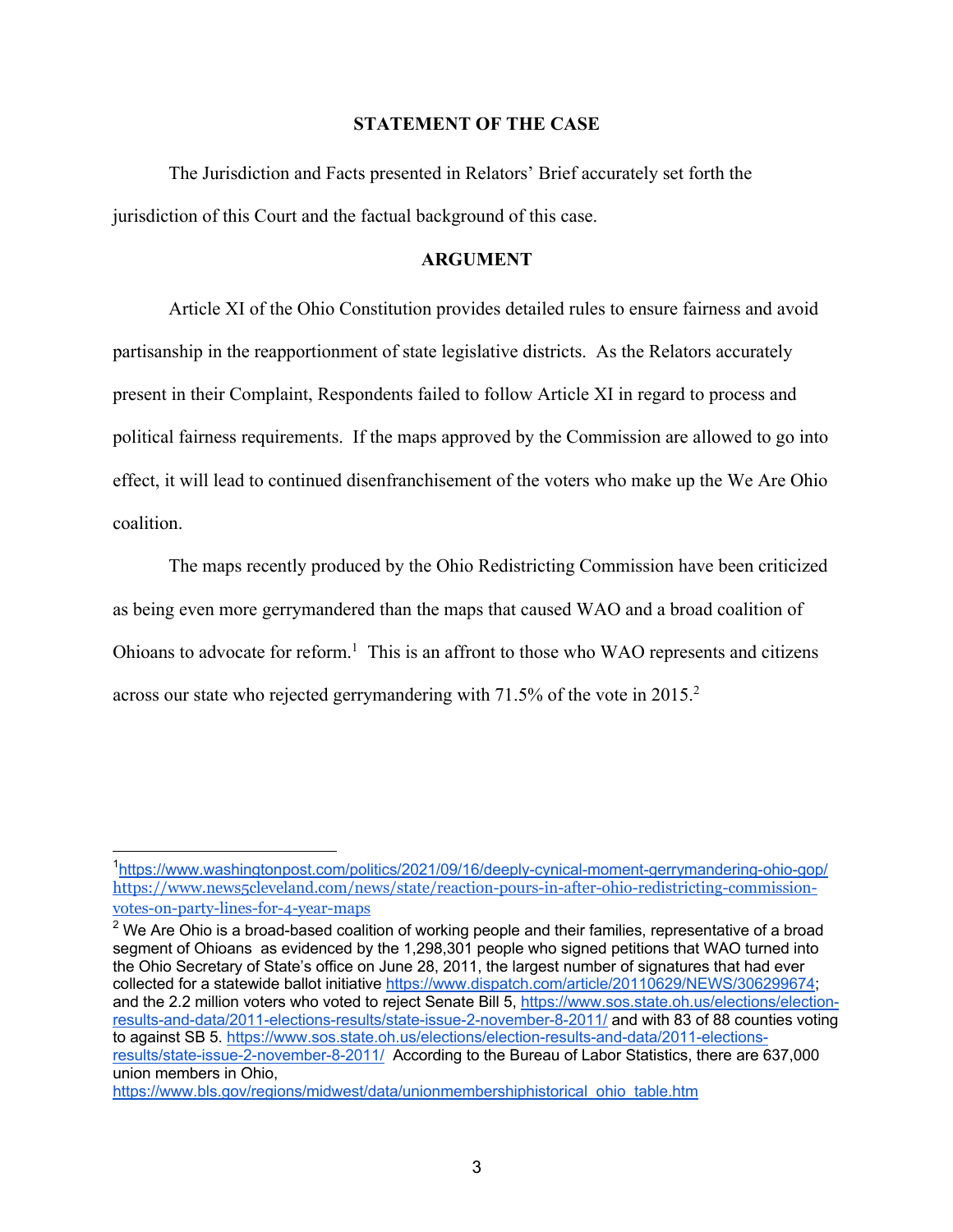#### **A. SUBVERSION OF OHIOANS SUPPORT OF WORKERS RIGHTS**

Gerrymandering has been especially harmful to working people in Ohio. It has resulted in the General Assembly too often passing anti-worker laws that subvert the will of the people.<sup>3</sup> A prime example is Senate Bill 5, the 2011 law forced through the legislature and signed into law by then-Governor John Kasich.<sup>4</sup> Had that law been upheld, 350,000 public employees in Ohio would have been stripped of their collective bargaining rights that have served them and the state well since 1983.<sup>5</sup>

An historic 1,298,301 signatures were collected to put a citizen's veto of SB 5 on the ballot.<sup>6</sup> On election day, 2.1 million Ohioans went to the polls to reject SB 5 defeating the measure by a vote of 62 to 38 percent.<sup>7</sup> Support for workers and collective bargaining rights went far beyond the number of public employees directly impacted by the law because family members, neighbors, community leaders and others stood with workers and said no to this extremist legislation that a gerrymandered map produced. Just as importantly, 83 of Ohio's 88 counties rejected SB 5.8

<sup>&</sup>lt;sup>3</sup>https://go.tiffinohio.net/2021/10/ohio-government-panders-to-hard-right-at-expense-of-fair-mindedmajority/

<sup>&</sup>lt;sup>4</sup> https://www.cleveland.com/politics/2011/11/ohio\_voters\_overwhelmingly\_rej.html

<sup>&</sup>lt;sup>5</sup>https://news.bloomberglaw.com/daily-labor-report/ohio-senate-bill-curbing-bargaining-for-public-workersmoves-to-house

<sup>&</sup>lt;sup>6</sup> https://www.cleveland.com/open/2011/06/almost\_13\_million\_ohioans\_sign.html

<sup>7</sup> https://www.sos.state.oh.us/elections/election-results-and-data/2011-elections-results/state-issue-2 november-8-2011/

<sup>8</sup> https://www.sos.state.oh.us/elections/election-results-and-data/2011-elections-results/state-issue-2 november-8-2011/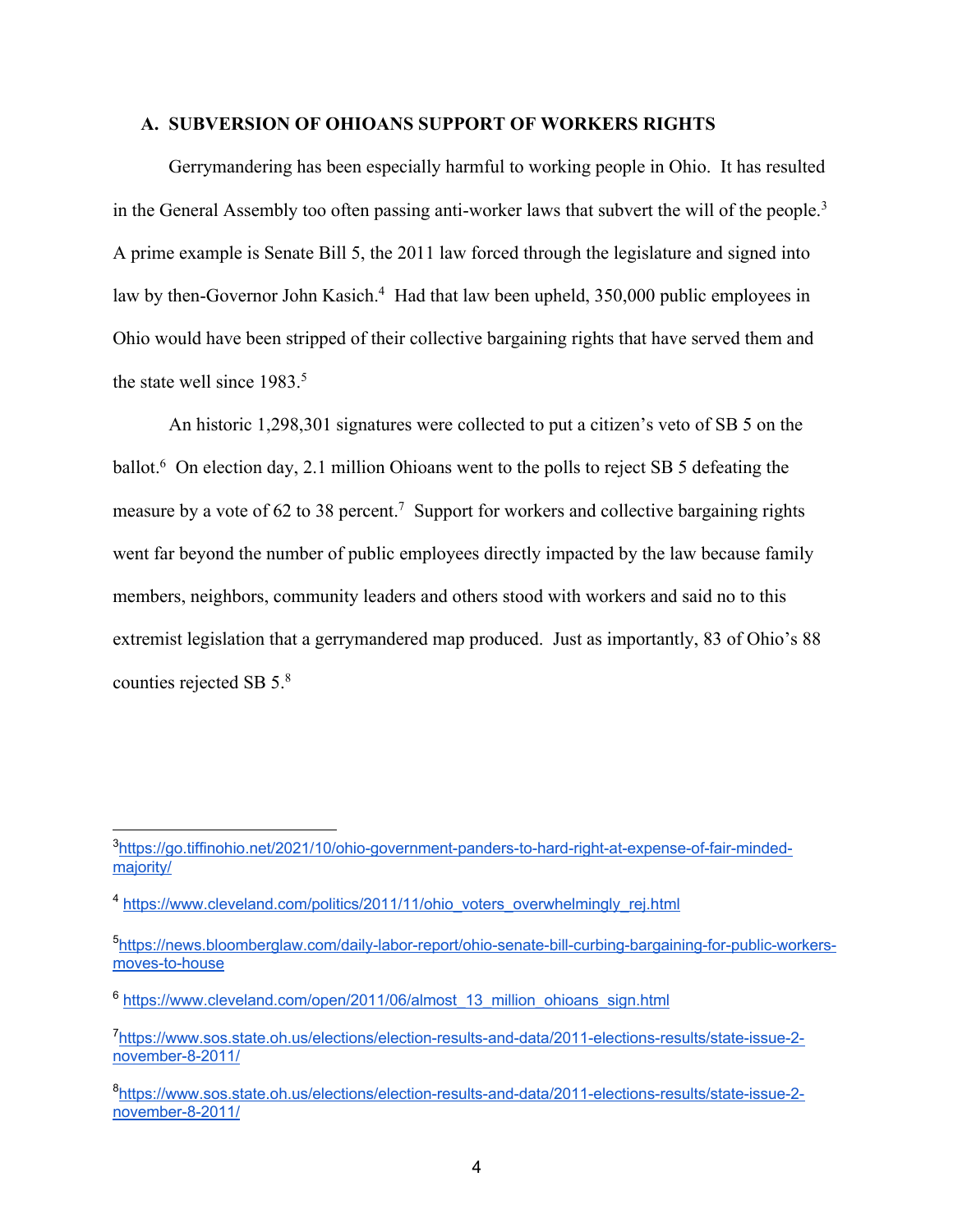Given the public's view on the issues surrounding SB 5, it seems clear that this legislation would not have seen the light of day in a truly representative General Assembly where legislators were elected from fairly-drawn districts.

## **B. WILLFULLY DISREGARDING OHIOANS SUPPORT FOR PUBLIC SCHOOLS**

There are many examples, beyond SB 5, of policies passed by the legislature that are contrary to the will of Ohio working families. In regard to education, the Ohio General Assembly is completely out of step with the general public when it comes to the public school v. private school debate.

Two recent polls, one by a pro-public school group and the other by an organization that has been critical of public schools, indicates that even in the midst of the pandemic, support for public schools is very high.<sup>9</sup> PDK International polling shows that 63 percent of parents would give their public school an A or a B rating.10 At the same time, the polls indicate that support for charter schools and private school vouchers continues to decline.<sup>11</sup>

The gerrymandering of the Ohio House and the Ohio Senate maps, however, leads to extreme legislation that ignores Ohioans' commitment to their own public schools. For example, we continue to see the expansion of vouchers, without proper oversight and accountability, that drain dollars from public schools and are hurting the families who rely on those schools.

The most recent two-year state budget increased high school private school vouchers by 25 percent from \$6,000 to \$7,500.<sup>12</sup> That same budget also included the removal of caps on

<sup>11</sup> https://inschoolmatters.wordpress.com/2021/09/16/polls-shows-faith-in-public-schools/ 12https://apnews.com/article/oh-state-wire-ohio-state-budgets-business-government-and-politics-8815435429d4cd4d2ac5ad423b16175f

<sup>9</sup> https://inschoolmatters.wordpress.com/2021/09/16/polls-shows-faith-in-public-schools/

<sup>10</sup> https://pdkpoll.org/wp-content/uploads/2021/09/Poll53\_final.pdf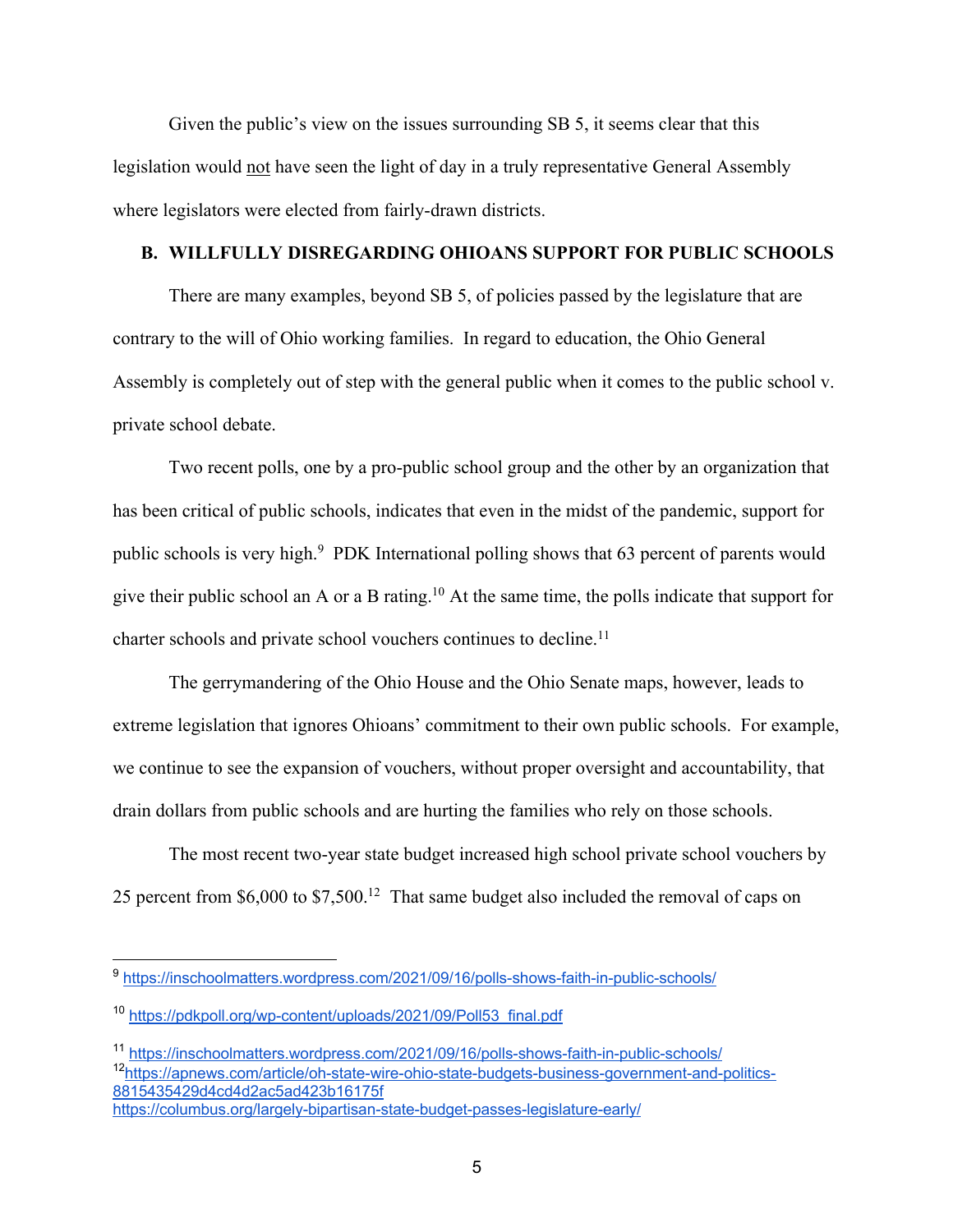vouchers, tuition tax credits of \$750 offered to families for costs associated with private education, \$250 tax credit offered to homeschooling parents and making siblings and foster children eligible for vouchers.<sup>13</sup>

This massive expansion occurred at the same time the legislature approved the Cupp-Patterson school funding formula which was an attempt to address the quarter-century old Ohio Supreme Court ruling that found the way Ohio pays for public schools was unconstitutional.

However, lawmakers and Gov. Mike DeWine admitted they did not fully fund the Cupp-Patterson plan nor did they commit to a six-year phase-in of the plan as recommended.<sup>14</sup>

After the state biennial budget was passed, two state lawmakers held a press conference to announce they were pushing a universal voucher bill that would make every school and every student voucher eligible.<sup>15</sup> These types of extreme policies go against the wishes of the vast majority of Ohioans. If they are popular, then why wouldn't lawmakers who believe in local control, allow these voucher plans to be put up for a vote, school district by school district or statewide? Because they are not supported by the public.

## **C. PURPOSELY IGNORING OHIOANS DESIRE FOR FAIR ELECTIONS**

Finally, there is no clearer proof of an unaccountable legislature than the Commission that has drawn new Ohio Senate and Ohio House maps following the 2020 U.S. Census and are

<sup>13</sup>https://www.dispatch.com/story/news/2021/07/01/ohio-state-budget-how-impact-your-life/7797344002/ https://fordhaminstitute.org/ohio/commentary/ohios-budget-bill-makes-major-changes-k-12 education-policy

<sup>14</sup>https://www.sent-trib.com/community/school-funding-overhaul-approved-all-local-disticts-will-seeincreases/article\_e5b94f4e-dbfe-11eb-9bf4-6b5c7d671180.html

<sup>15</sup>https://www.daytondailynews.com/local/bill-aims-to-redirect-state-school-funding-toparents/FL3NMSS2ORACTADCXJV35DSRJE/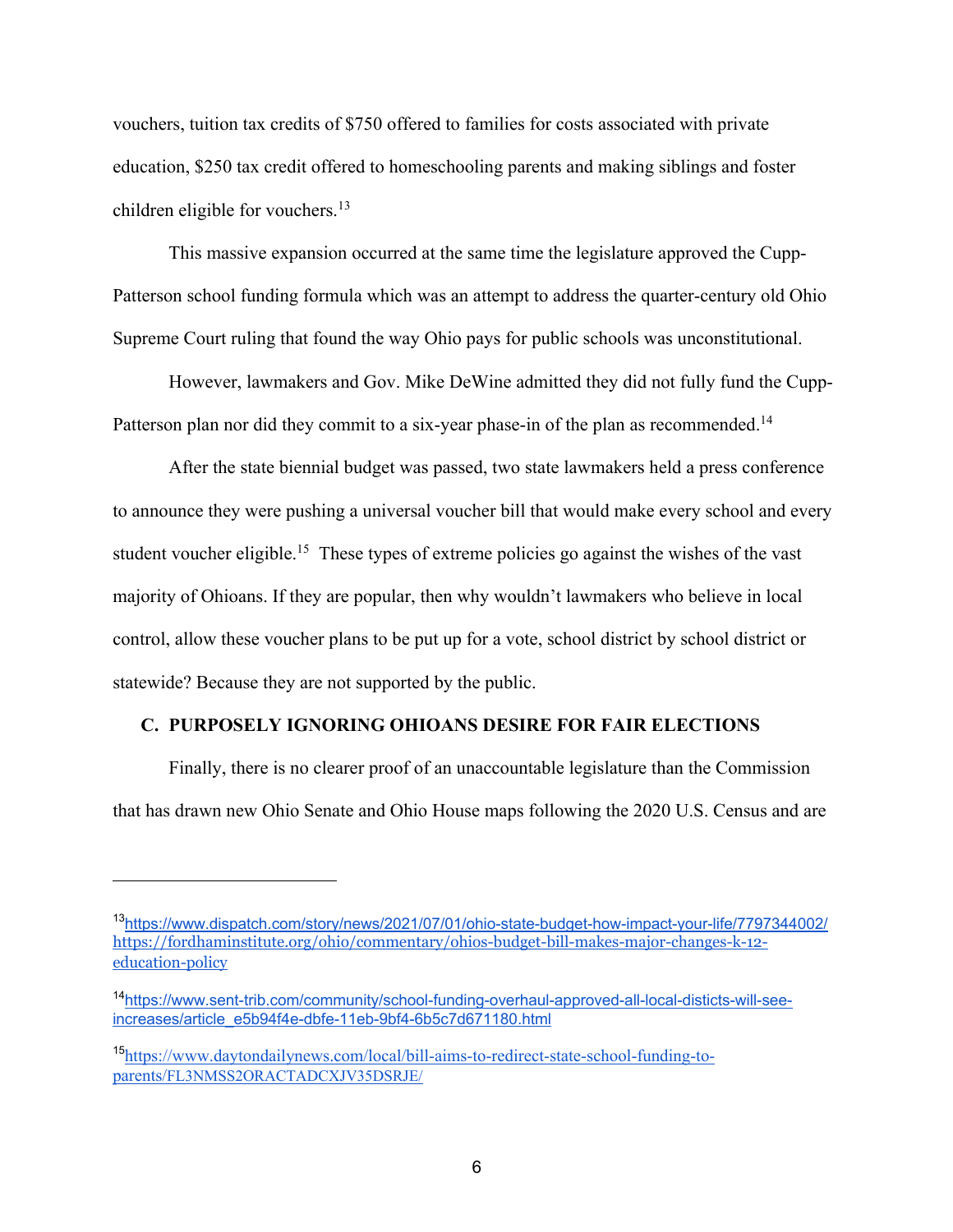in the process of drawing new Congressional maps. In November, 2015, voters in 88 of 88 counties approved State Issue 1 by a 72-28 percent margin to create a bipartisan, public process for drawing legislative districts.16

Again, in May, 2018, voters passed State Issue 1 by a 75-25 percent margin in 88 of 88 counties to create a bipartisan, public process for drawing congressional districts.17

Majority support in every Ohio county means that the counties the lawmakers represent overwhelmingly voted in 2015 and 2018 for real reform and to end extreme gerrymandering. The statewide results also sent a clear message to elected state legislative and statewide officials - and that is to be true to the will of the people.

### **CONCLUSION**

By subverting the 2015 constitutional reforms, lawmakers are picking their own voters and giving themselves the carte blanche ability to pass harmful laws, particularly harmful to working people, with impunity. This Court is the only relief available for working people. You are our only chance to return proportional balance to our state where ideas can be heard, debated, and deliberated.

Accordingly, on behalf of working families across Ohio, Amicus We Are Ohio respectfully asks this Court to find that Respondents failed to comply with Article XI of the Ohio Constitution and grant the Relators their Prayer for Relief.

<sup>16</sup>https://www.sos.state.oh.us/elections/election-results-and-data/2015-official-electionsresults/? cf chl jschl\_tk\_=pmd\_AiiEAv.BcWCd4n7YAmlIozw8Y1ihO7bi2Vw00tz.G4U-1635187374-0gqNtZGzNAqWjcnBszQi9

<sup>17</sup>https://www.sos.state.oh.us/elections/election-results-and-data/2018-official-elections-results/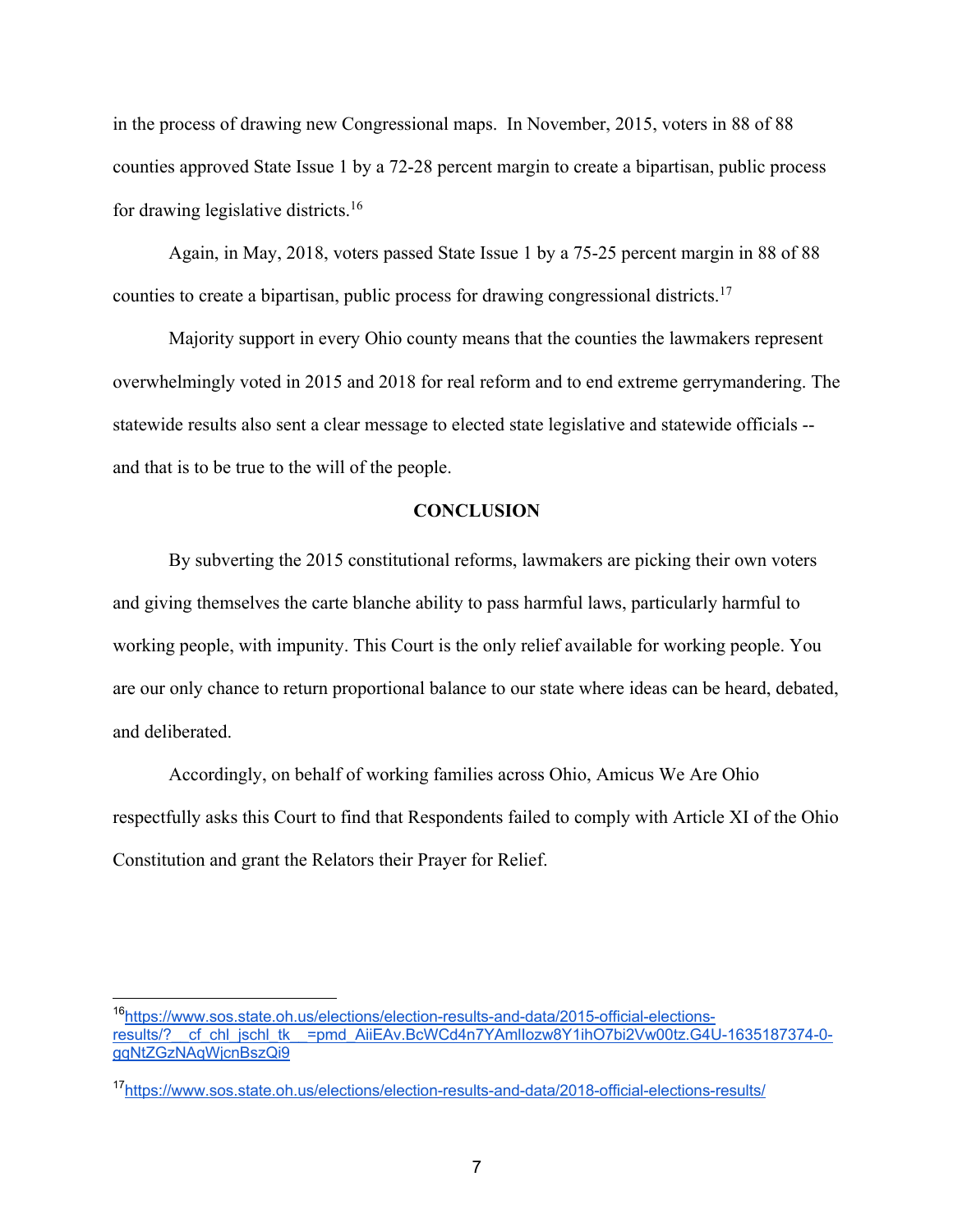Respectfully submitted,

*/s John M. Haseley*\_\_\_\_ John M. Haseley (0063042) We Are Ohio 470 West Broad Street Columbus, Ohio 43215 haseley@goconnorlaw.com (614) 937-8872

*Counsel for Amicus We Are Ohio*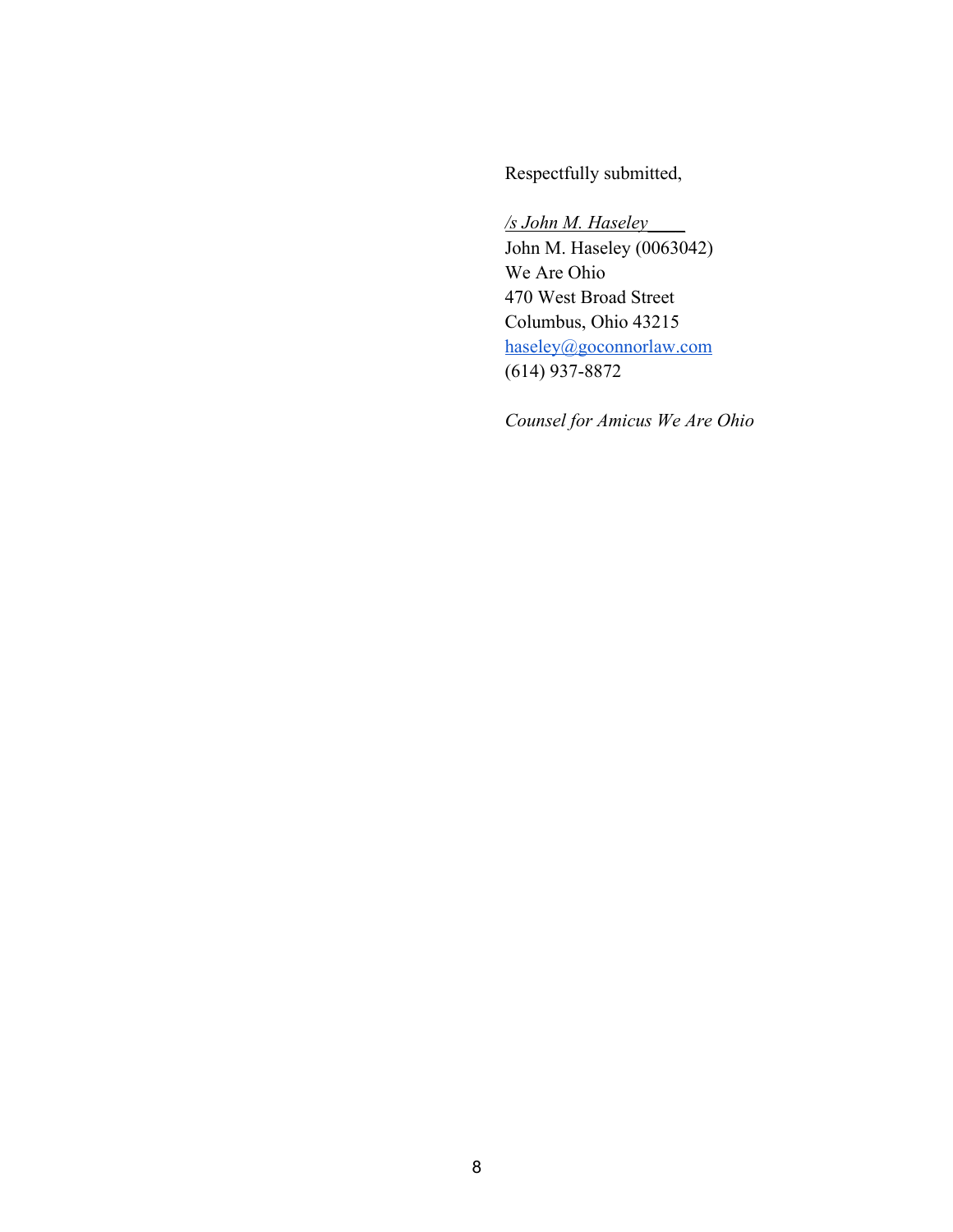### **CERTIFICATE OF SERVICE**

The undersigned hereby certifies that on October 29, 2021, a copy of the foregoing was served by electronic mail upon the following:

Robert D. Fram Erik J. Clark (0078732) Salesforce Tower 415 Mission Street, Suite 5400 Ashley Merino (0096853) San Francisco, CA 94105-2533 ORGAN LAW LLP (415) 591 6000 1330 Dublin Road rfram@cov.com Columbus, Ohio 43215

Megan C. Keenan (614) 481-0904 (facsimile) 850 Tenth Street, NW ejclark@organlegal.com (202) 662-6000 mkeenan@cov.com Special Counsel to Attorney

Anupam Sharma 3000 El Camino Real 5 Palo Alto Square, 10th Floor *Counsel for Respondent* Palo Alto, CA 94306-2112 *The Ohio Redistricting* (650) 632-4700 *Commission* asharma@cov.com

Madison Arent The New York Times Building 620 Eighth Avenue New York, NY 10018-1405 (212) 841 1000 marent@cov.com

Freda J. Levenson ACLU of Ohio Foundation, Inc. 4506 Chester Avenue Cleveland, Ohio 44103 Tel: 614-586-1972 x 125 flevenson@acluohio.org

(614) 481-0900 Washington, DC 20001-4956 amerino@organlegal.com

General Dave Yost